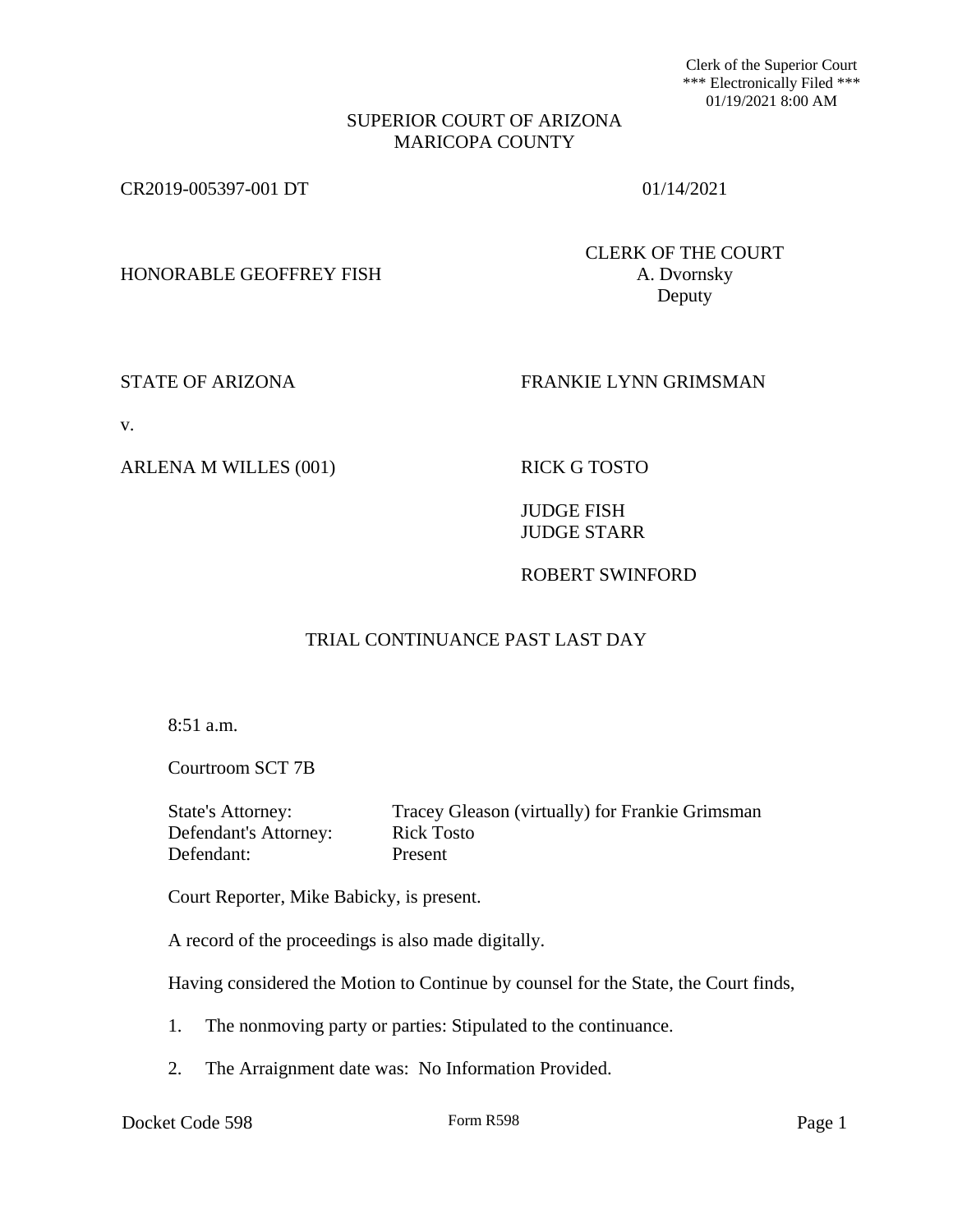# SUPERIOR COURT OF ARIZONA MARICOPA COUNTY

### CR2019-005397-001 DT 01/14/2021

3. The Original last day was: No Information Provided.

4. The existing date of the trial when the motion was filed: 01/28/2021.

5. The number of continuances granted before this continuance was: No Information Provided.

6. The motion was: In writing.

7. The motion was filed at least 5 days before trial: Yes.

8. If filed untimely, the motion sets forth with specificity the reasons for its untimeliness: Does Not Apply.

The Court finds that delay is indispensable to the interests of justice and that the following extraordinary circumstance(s) exist warranting the continuance:

Outstanding interviews to be completed.

The Defendant waived applicable time limits: Yes.

IT IS ORDERED vacating the current trial assignment date of 01/28/2021 and resetting same to 05/18/2021 at 11:00 a.m. before the Master Calendar Assignment Judge. The Trial Assignment hearing will be a Court Connect videoconference held using the Microsoft Teams platform. The purpose of the hearing is to set future dates for (1) the Trial Procedure Conference, (2) the Trial Status Conference, and (3) the Firm Trial Date.

The Court waives the presence of any defendant represented by an attorney at the Trial Assignment hearing. Self-represented litigants shall appear by videoconference following the directions below. If a self-represented litigant is in custody at the time of the Final Trial Management Conference (FTMC), this division will notify the Assignment Judge's division so that the defendant can be transported to CCB 902 to participate in the videoconference.

The Assignment Judge's division will email parties instructions and a link to join the Court Connect videoconference (for more information, visit [https://superiorcourt.maricopa.gov/court-connect/\).](https://superiorcourt.maricopa.gov/court-connect/).) A hearing participant can also join by telephone by dialing 917-781-4590 and entering Access Code 480093696. Counsel of record are ordered to appear via videoconference with their webcams enabled. **If you have any questions about how to connect, please contact the Assignment Judge's division at 602-372-1011.**